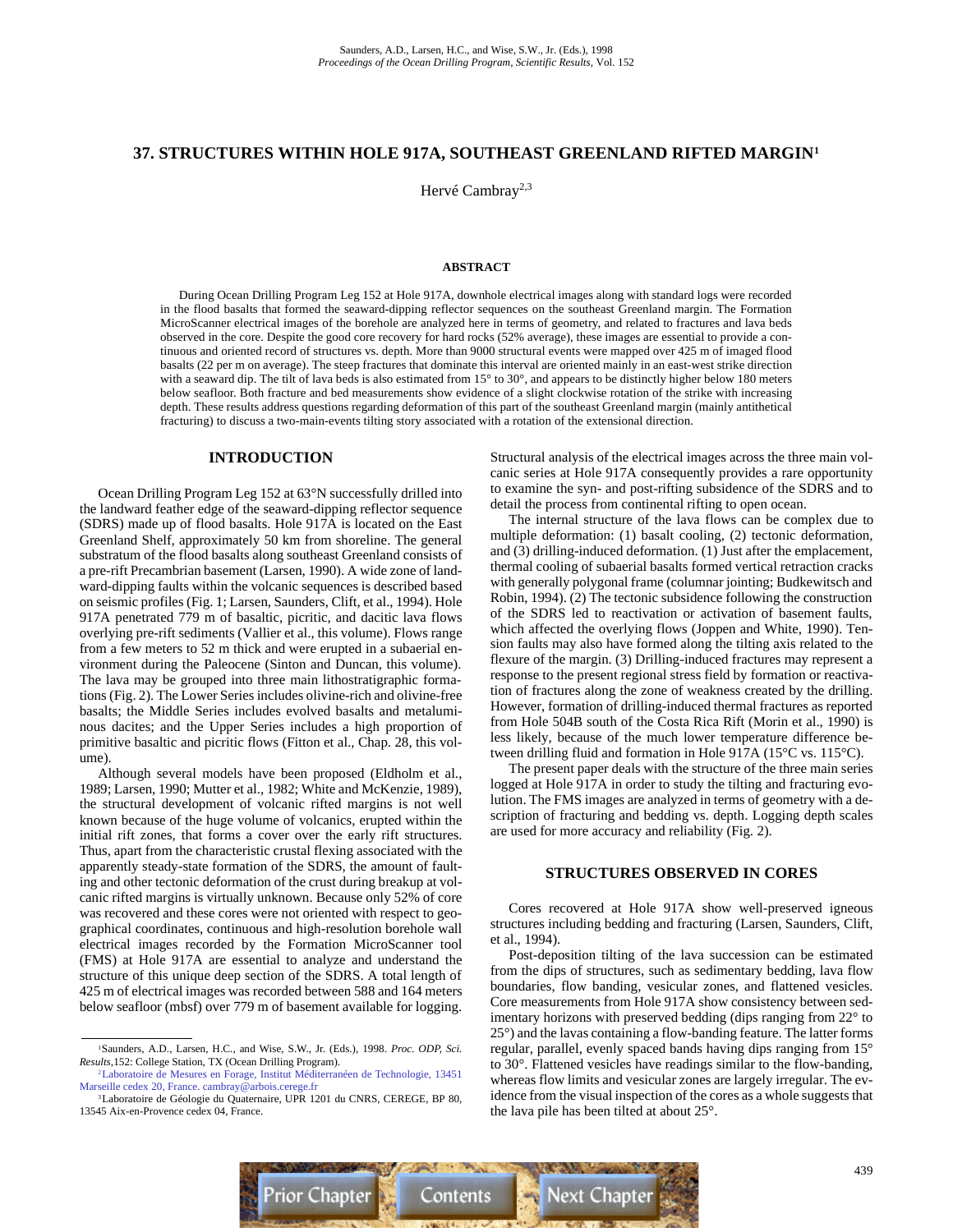

Figure 1. **A.** Location of Site 917 with regard to the main structure of the North Atlantic Ocean. **B.** Interpreted seismic profile of the East Greenland Margin established at Site 917 (Larsen, Saunders, Clift, et al., 1994). LS = Lower Series; MS = Middle Series; US = Upper Series.

Fractures are found throughout the lava pile. They have variable orientations, and many are steep, with dips of about 70° often noted. These fractures are lined and filled with secondary minerals, such as green clays, zeolites, and calcite. The fracturing is more intense in the lower parts of the lava pile, and slickensides are often developed on the clay fillings (e.g., Units 52, 66, 71, 74, and 75). In the more intensely fractured parts, the fractures often form two steep conjugate sets that tend to split the core apart. The slickensides mostly indicate dip-slip movements. In some cases, a component of strike-slip movements is observed, but evidence for major displacements is not apparent in the fractured rocks.

Zones in which the rocks have disintegrated into breccia (fault breccia associated with curved fractures consists of large angular basaltic clasts) or been transformed into mylonite ("mylonite zone shows a prominent streaky fabric, pseudotachylyte with a waxy lustre, and conchoidal fractures," p. 130 in Larsen, Saunders, Clift, et al., 1994) have been interpreted as faults. Such zones occur in the Lower Series in Units 71, 72, 73, 74, 75, and 80. The rocks adjacent to the breccia zones and mylonite have been highly fractured and sheared.

## **LITHOSTRATIGRAPHY FROM DOWNHOLE MEASUREMENTS**

A combination of Schlumberger geophysical sensors and the FMS was run in Hole 917A (Larsen, Saunders, Clift, et al., 1994; Planke and Cambray, this volume).

The natural gamma-ray data in Hole 917A are particularly useful in identifying the nature of lava (Fig. 3). The most differentiated rocks yield high gamma-ray values, owing to their high  $K_2O$  and thorium contents (e.g., 320−380 mbsf). Such a correlation is inferred because the electrical resistivity measurements do not show the presence of conductive K-rich alteration, another possible source of high gamma-ray intensity. The gamma-ray measurements made on core are in good agreement with those from the logging. The density, electrical resistivity, and acoustic data log data also correlate well (Fig. 3); though acoustic data show a high level of noise, they correlate extremely well with electrical resistivity data (high resistivity corresponding to high velocity). The velocity and the electrical resistivity profiles can be split into three major intervals: 180−260 mbsf (3.5 km/s and 10 Ωm), 260−320 mbsf (5 km/s and 50 Ωm), and 320−550 mbsf (4.5−6 km/s and 10−80 Ωm). The sharp fluctuations observed mainly in the lower part of the hole are due to a bimodal structure within each single flow, where the vesicular upper part is opposed to the massive and gently fractured lower part. Thus, the FMS electrical images of the borehole wall provide complementary data, such as degree of vesiculation, alteration, and fracturing, to describe the boundary between flows and the structure of each flow (Fig. 4).

These high-quality logging data were studied to refine the lithostratigraphy of the Paleocene volcanic pile at Hole 917A. The absolute measurement of logging depth is more accurate and continuous than the core depth, especially at intervals of reduced core recovery (average core recovery was 52% at Hole 917A). In fact, the original position of rock pieces within the cores is never precisely known and can be estimated only by a probabilistic model (Agrinier and Agrinier, 1994). This conclusion is enforced by the significant changes between this precisely established lithostratigraphy and the core observations and measurements (Fig. 2; Demant et al., 1995).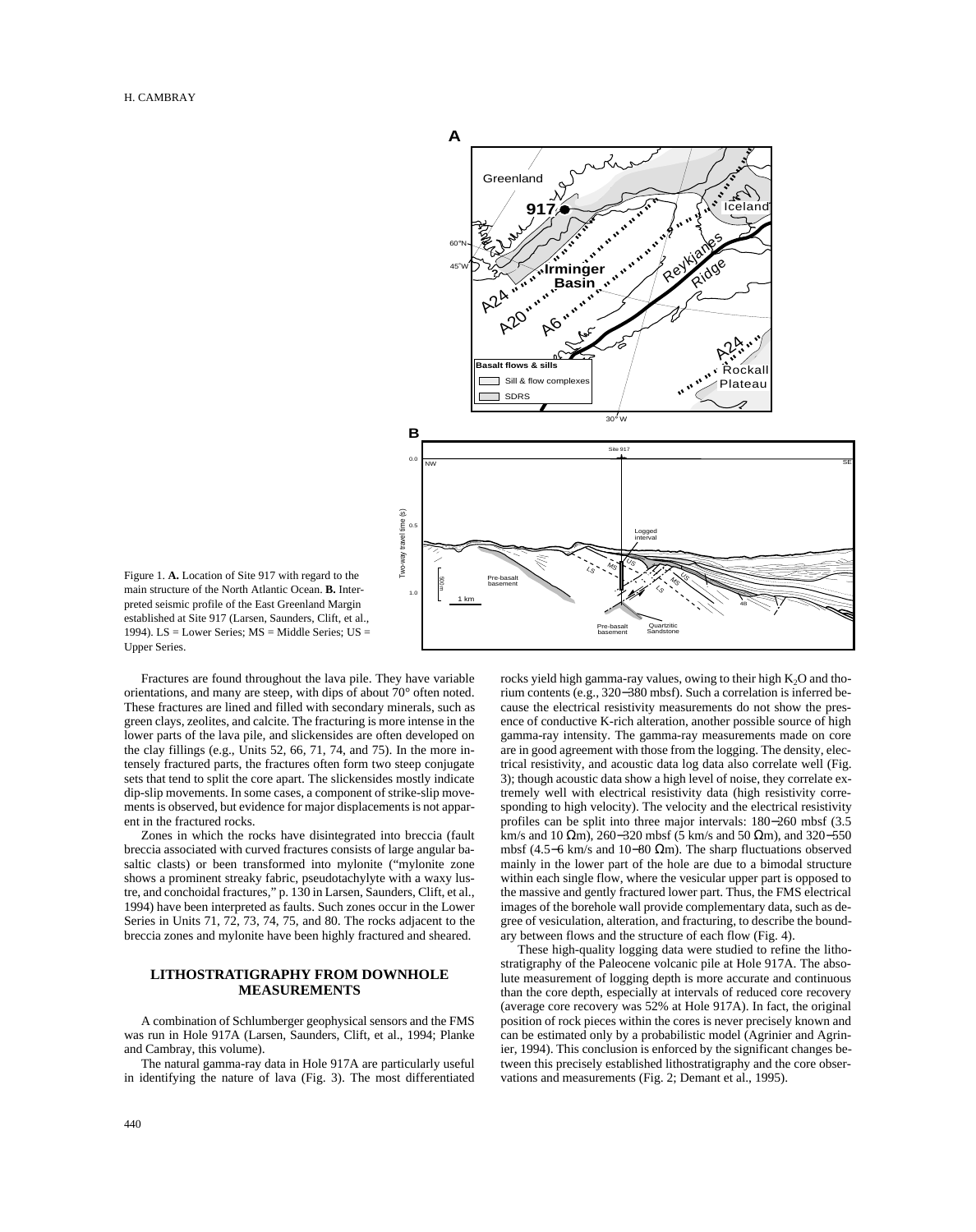

Figure 2. Shipboard and revised lithostratigraphies at Hole 917A; revised stratigraphy is based on a combination of core descriptions and FMS image analyses (Demant et al., 1995). Revised stratigraphy provides an absolute logging depth for the limits between units. On the basis of FMS images, Units 32 and 34 were each subdivided into two subunits, Unit 54 was divided into four subunits, and Unit 53 was not detected.

75

Fault

76

75R 76R

**580**

**590**

77R 78R

Ξ

75

69

70

480<br> **480**<br> **490**<br> **490**<br>
<u>**1111**<br> **1111**</u> **490**

65R

69

70

66R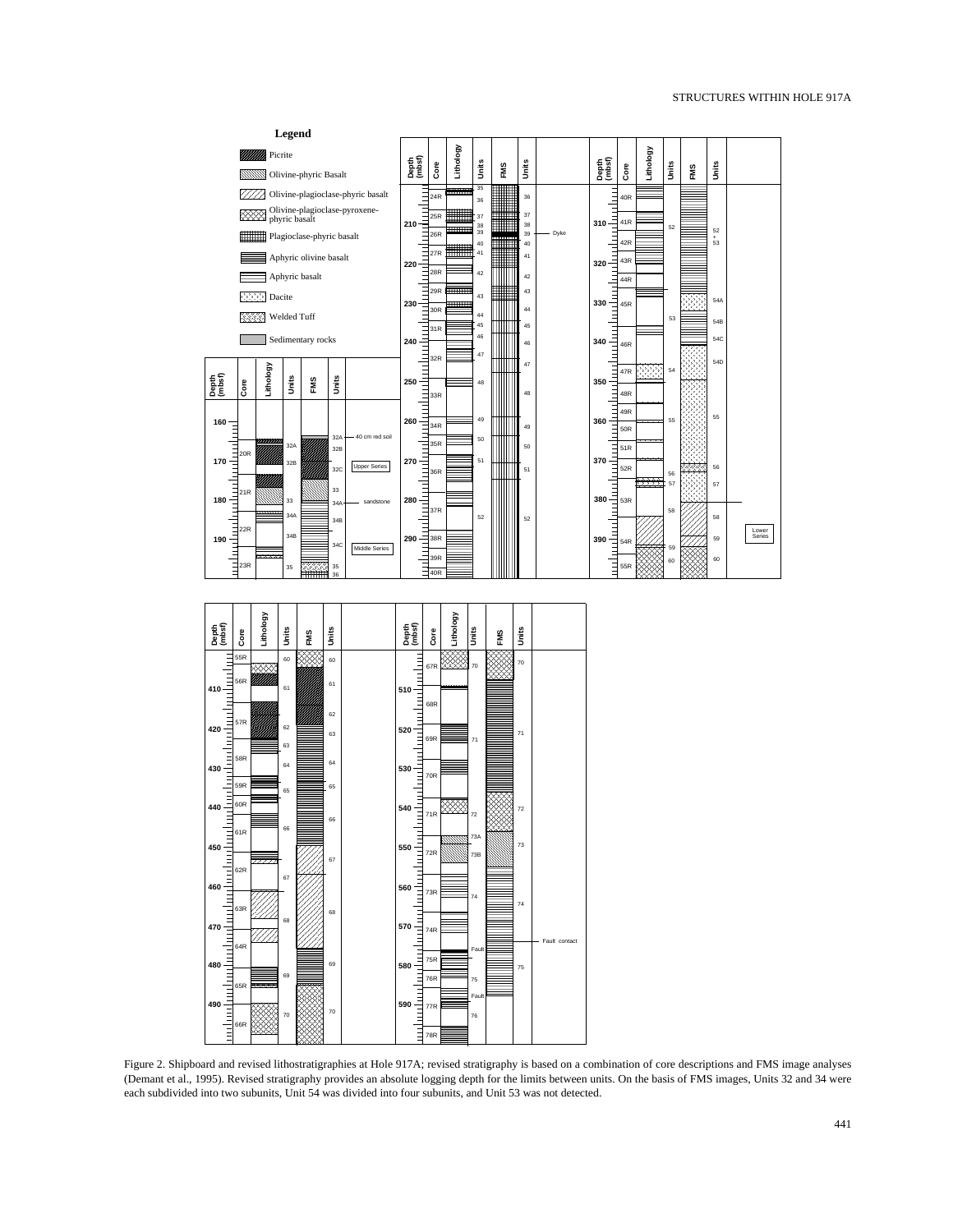

Figure 3. Summary log of Hole 917A: from left, NGT (natural gamma-ray tool), HLDT (high-temperature lithodensity tool), SDT (sonic digital tool), and DIT (dual induction tool). Lithostratigraphic formations (Lower Series, Middle Series, and Upper Series) shown.

# **STRUCTURAL ANALYSIS FROM FMS ELECTRICAL IMAGES**

The FMS creates an image of the borehole wall by mapping electrical conductivity variations into the rock with an array of small, pad-mounted electrodes (Lüthi and Banavar, 1988). The slim-hole configuration developed for ODP (Pezard et al., 1990) uses four pads, each with 16 buttons; a single pass of the tool maps about 22% of the 25.4-cm-diameter borehole. Each electrode is oriented in space with sets of three-axis accelerometers and three-axis flux-gate magnetometers, making it possible to derive the strike and dip of any geological structures vs. depth. During logging, current flows from the lower section of the tool into the rock formation, and then to a return electrode located at the top of the sonde. A constant difference of electrical potential is held between each of the electrodes and the remote return. As the conductivity of the rock formation varies in front of each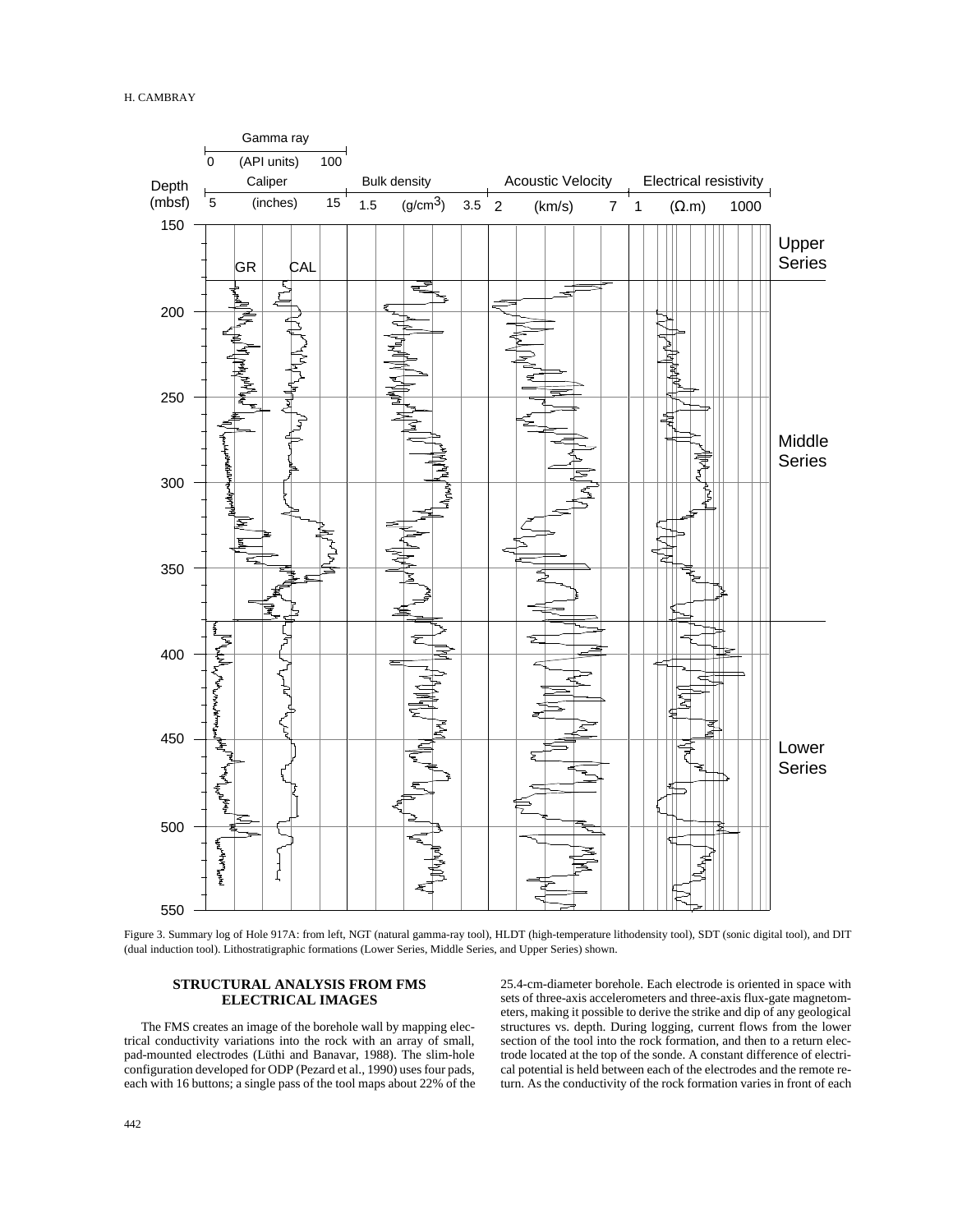

Figure 4. Oriented FMS image showing flow boundary, textures, and fractures. Dark corresponds to conductive and light to resistive intervals.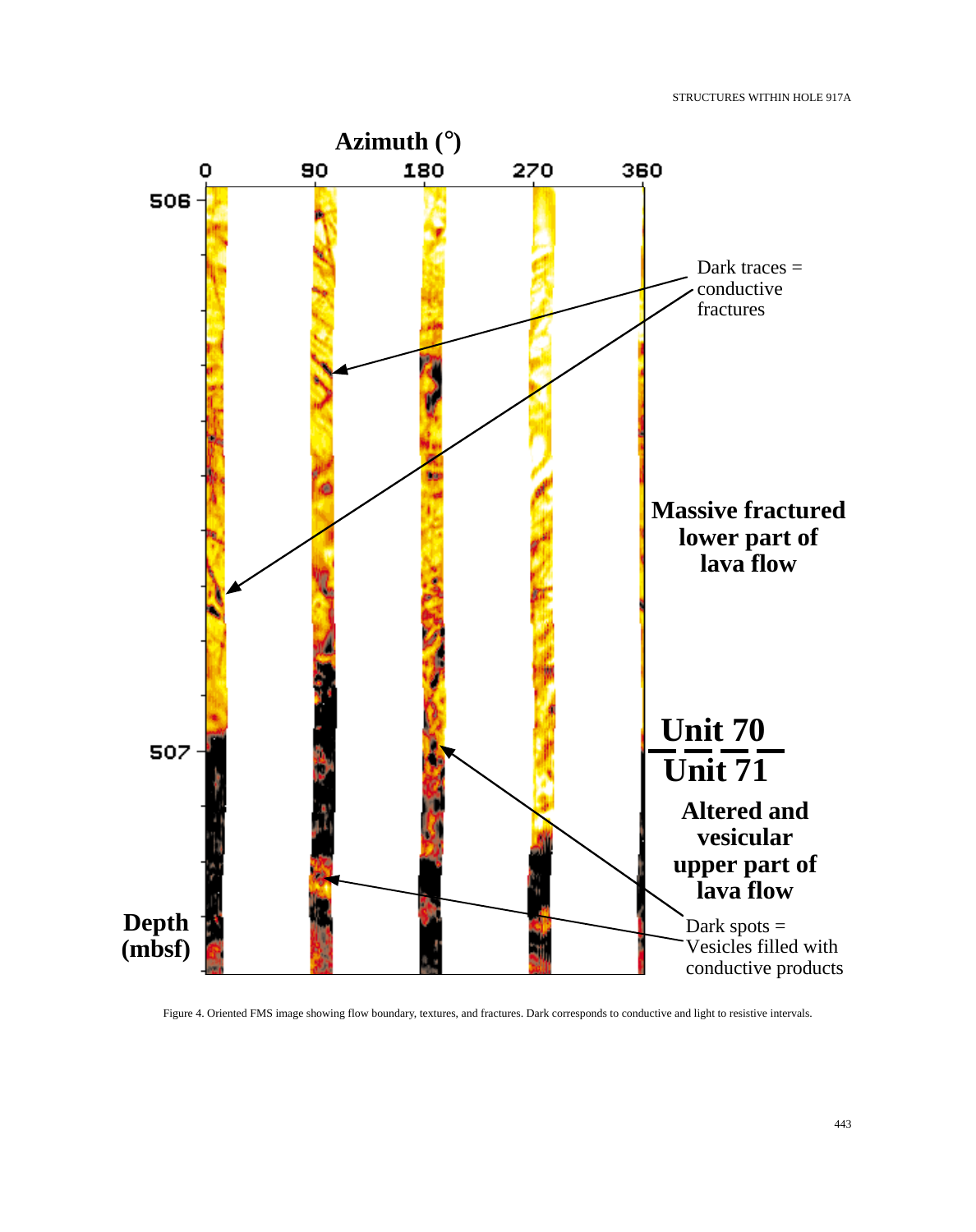electrode during recording, a variable current is injected for each electrode into the rock to satisfy the constant potential condition. The button current is thus recorded as a curve representing relative changes in microresistivity caused by either (1) varying electrolytic conduction as a function of fluid type and temperature, or changes in grain and pore volume, size, and geometry; or (2) cation exchanges onto clay mineral surfaces.

Because of the electrode geometry, the tool has a moderately shallow depth of investigation (a few centimeters beyond the borehole wall). FMS data are recorded each 2.5 mm as the tool moves up the borehole; vertical resolution of individual features is below centimeter scale. The tool can, however, detect thinner features (down to a few microns), provided they have sufficient resistivity contrast with the surrounding matrix. The images recorded with the FMS show conductivity changes resulting from bed structures and boundaries, as well as from the presence of fractures, either open or mineralized. Conductive events are normally reproduced with darker shades, and resistive ones in white (Fig. 4).

Only 16 gray tones or colors are normally represented in hard copies of the images and often provide only a reduced resolution and dynamic range compared to the original resistivity data. As a consequence, the FMS images preferably should be investigated on a workstation that allows access to the full range of data (e.g., to enhance or to zoom in and out of images). The images presented in this paper are, therefore, of lower quality than those used to analyze the data set.

#### **Data Processing**

Data processing is required to convert the raw data into a grayscale (or color-scale) image representative of conductivity changes. Data processing includes conversion of raw data to variable-intensity gray or color images. Because the supposed "constant" difference of potential is actually regulated during recording to adapt to rock resistivity to produce the best possible contrast, FMS images do not represent a direct map of electrical conductivity of the borehole wall. Such a map can only be obtained after calibration of the FMS images with absolute electrical resistivity measurements with a similar depth of penetration into the rock, such as that of the shallow resistivity measurement (SFLU). FMS processing basically consists of two main phases: data restoration and resistivity calibration.

#### **FMS Image Analysis**

After being processed and calibrated, the images were analyzed with FracView, a Schlumberger interpretative software, which allows an interactive display and interpretation of oriented FMS images. The fracture analysis method was developed by Lüthi and Souhaité (1990) and is aimed at providing a quantitative evaluation of "fracture aperture" from the calibrated electrical images. This evaluation is based on finite-element modeling of the theoretical response of the FMS in front of conductive anomalies such as fractures.

Analyzing fractures on FMS images consists of mapping traces showing a contrast of conductivity to the surrounding rock. Any plane intersected by a cylindrical borehole is represented by a sinusoid on a depth-azimuth plot. The dip angle is a function of the amplitude of the sinusoid, and the dip direction (plunge) is given by the lowermost point of the trace. Planes dipping up to 80° can be detected by the four pads (i.e., visible on four images). Near vertical fracture are typically visible on two images only. As a consequence, FMS images mapping is likely to underestimate the presence of nearly vertical events. Furthermore, a vertical borehole will preferably encounter more shallow dipping than steeply dipping fractures (Newmark et al., 1985). Thus, the fact that a very large percentage of the events imaged at Hole 917A are high angle events, with an average dip at about 60°, probably reflects a preponderance of steep fractures at this site.

Other problems encountered during the analysis of FMS data are related to borehole conditions and the contrast of magnetic intensity between the lava flows. The quality of the FMS images can be affected by the enlarged hole size. In such intervals, pads of the FMS tool lose contact with the borehole wall and provide poor resolution records. Conditions are good in Hole 917A except between 360 and



Figure 5. Total magnetic field vs. depth at Hole 917A recorded by the three-component flux-gate magnetometer of the FMS tool.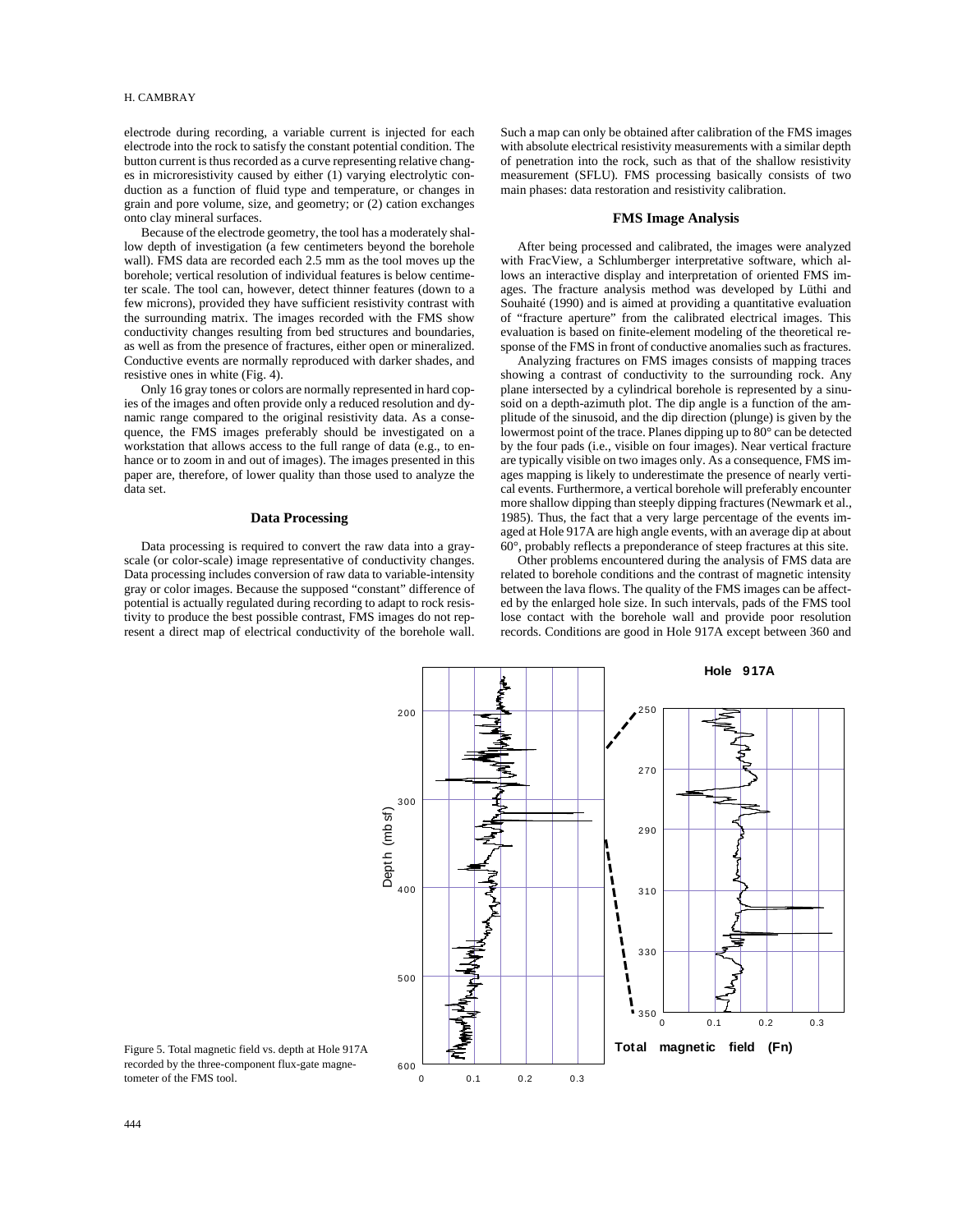320 mbsf, as shown by the caliper measurements (Fig. 3). This interval corresponds to the occurrence of dacitic flows, but the hole size variations peak at 14 in, well under the maximum aperture of the FMS arms (16 in), and in agreement with this a fair data quality is maintained in this interval, too. The FMS electrical images are oriented in space with sets of three-axis accelerometers and three-axis fluxgate magnetometers. In case of high magnetic contrast in the formation logged, the magnetometer may be saturated and not able to record the true magnetic field, resulting in the loss of tool orientation. The volcanic pile drilled at Hole 917A comprises highly magnetized zones: the magnetic susceptibility measured on cores reaches 9000 cgs at the bottom of Unit 53 (325 mbsf) and 3500 cgs at the top of Unit 52 (280 mbsf), whereas the background noise is under 1000 cgs (Larsen, Saunders, Clift, et al., 1994). The total magnetic field recorded by the FMS tool is plotted in Figure 5. The amplitude variations are reliable except at 325, 315, and 285−280 mbsf. In these sections of the hole, the total magnetic field was not measured because of the high magnetic intensity of lava as compared with the surrounding flows. As a consequence, it was not possible to derive the strike and dip of geological structures in these particular depth intervals.

Potential fractures are determined using contrast of conductivity. Line sharpening and trace connectivity tests are performed to accurately map the fractures after manual identification, and apertures are computed along each trace for all fracture locations. Although the structures observed in the core (veins, open fractures, microfaults, induced fractures, etc.) cannot be distinguished directly from FMS images because they are represented only in terms of electrical conductivity, a first order classification based on geometry can be made. In all, 9347 features were mapped from 588 to 164 mbsf (22/m on average).

#### **Present Stress Field and Drilling-Induced Fracturing**

The difference between the two perpendicular calipers of the FMS provides a measurement of borehole shape. The hole size measured by the FMS shows that the borehole was in excellent condition, with most values between 10.2 and 11.8 inches and an average of 11 inches in diameter (Fig. 6). Throughout the hole, the west-east oriented caliper always gave a smaller diameter than the north-south one (Fig. 6). As a consequence, elliptical elongation of the borehole is roughly along a north-south axis. Although the depth-azimuth plot does not define these directions precisely, a histogram of this elongation provides a much clearer description (Fig. 6), with azimuth orientation of elongation at about N15°E.

The presence of an elliptical borehole shape is traditionally interpreted in terms of ruptured surfaces of the borehole wall or breakouts (Bell and Gough, 1979), with the strike of the breakout along the long axis of the borehole pointing toward the minimum horizontal stress direction. By sorting the structural events vs. dip, subvertical features are extracted from the whole set of data (dip  $> 80^{\circ}$ ). A total of 111 subvertical traces described over the analyzed interval are assumed to correspond to post-drilling rupturing of the borehole wall because only very few vertical planes are found within the core itself. The two main strike directions of subvertical planes, respectively N20°E and N100°E (Fig. 7), might be interpreted in terms of, respectively, compressive breakouts that fit the orientation of hole elongation and in terms of tensile cracks for those that are perpendicular. As a consequence, N15°–20°E was proposed to represent the local minimum horizontal stress direction implying that the present-day maximum horizontal stress within the flood basalts is oriented at N105°E (i.e., close to the plate motions away from the adjacent Reykjanes Ridge; Srivastava and Tapscott, 1986).

Detailed examinations of the ruptured vertical surfaces show that they are concentrated along the fault zones (e.g., between 590 and 580 mbsf; Fig. 8), where the strength of the basalt might be influenced by the presence of multiple preexisting fractures and veins, and hence, be more prone to induce drilling deformation.



Figure 6. Charts illustrating the constant hole elongation direction as observed with FMS calipers in Hole 917A. The tool rotated 90° at 350 mbsf. The largest hole diameter remains oriented close to the north-south axis (N15°−20°E).

#### **Structural Analysis**

#### *General Trends*

At Hole 917A, 9347 events for the logged interval from 588 to 164 mbsf were mapped. The contour plot of dip directions for the whole set of data shows a concentration of planes striking around a west-east direction (N90°E) and dipping 64°S (Fig. 9). The 4215 events for the Lower Series show a similar trend (N90°E60°S), whereas for the Middle Series (4666 events) the dip angle is steeper with more dispersion of data (N87°E64°S). The results (464 events along a 17-m-long interval) for the Upper Series are scattered. The contour plot of dip directions for the Upper Series shows a concentration of planes striking around N60°E18°NW and N86°E22°N, with secondary clusters at N30°E70°SE, N168°E54°E, N152°E20°NE;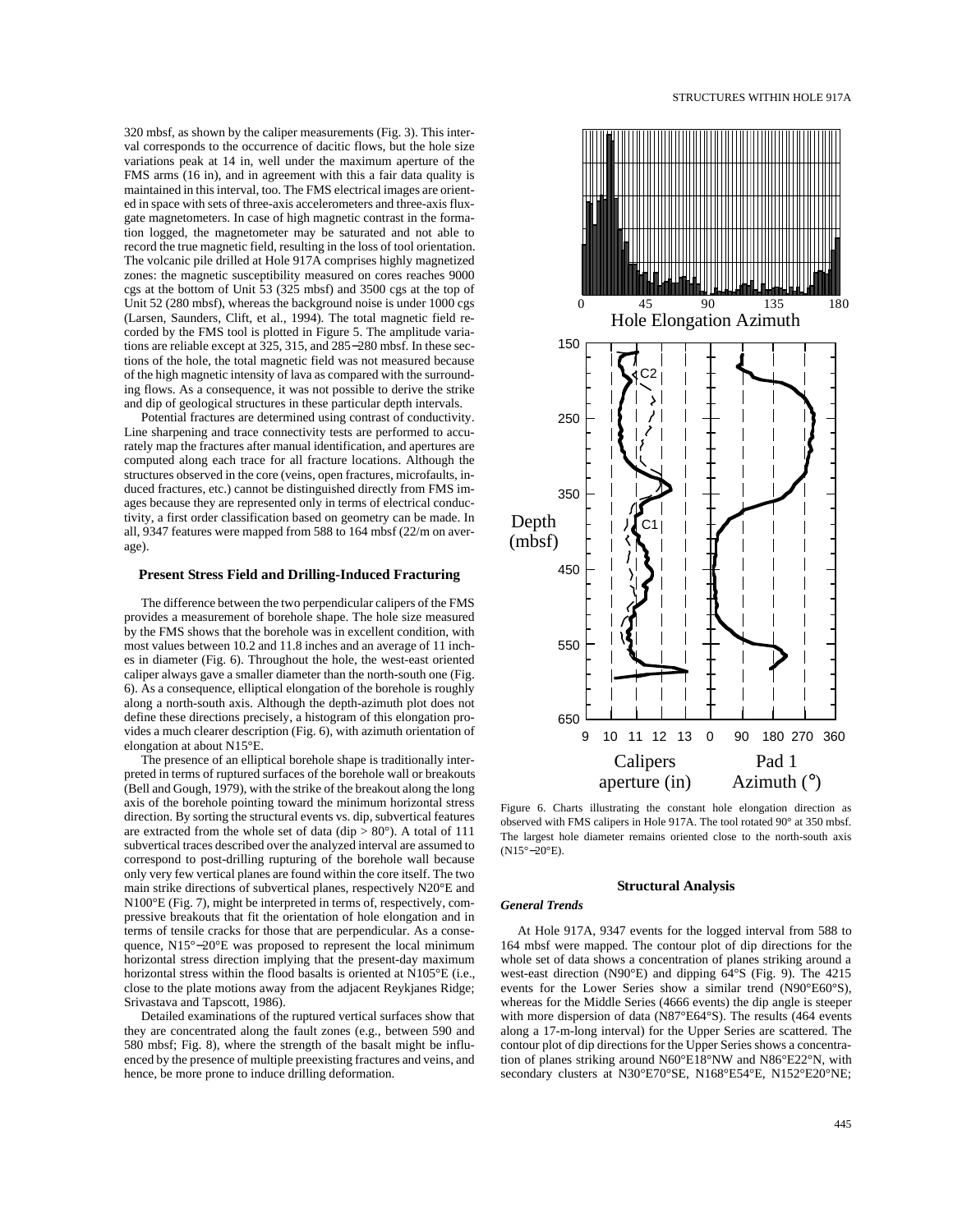

Figure 7. Strike and strike histogram of vertical fractures  $(dip > 80^\circ)$  mapped at Hole 917A.

**Vertical planes (111 events, 588-164 mbsf, dip > 80**°**)**



Figure 8. Strike and density of dip directions of planes mapped along a fault zone between 590 and 580 mbsf at Hole 917A.

and N40°E17°SE. Low-angle features dominant in this interval are

# flows. *Dike*

At 213 mbsf, Hole 917A crossed the only dike present in the volcanic sequences (Unit 39). This dike strikes around N96°E and dips 58°S (Fig. 10). Structural data originated from a single dike should be used with caution, because deformation responsible for its emplacement may be controlled by combined effects of regional stress and magmatic pressure (e.g., Pollard, 1987). However, the observed dike orientation fits the general trend observed in the whole set of structural data, and the dike strikes along the present maximum horizontal stress as defined by elongation of the borehole wall and orientation of induced fractures (N105°E; Figs. 6, 7).

assumed to mainly correspond to the stratigraphic bedding of the lava

#### *Bedding and Tilting*

Syn- or post-deposition tilting of the lava succession may be deduced from the dips of three main structures, the lava flow boundaries, the sedimentary bedding and the flow-banding. Originally, these structures may not necessarily have been strictly horizontal and thus should be used with caution. However, if several of these structures show consistent dips over large depth intervals, one might de-

# **Fault zones (103 events, 590-580 mbsf)**

duce the tilting evolution of the flood basalts, from data that, like the present, are statistically significant. The whole set of measurements was sorted to extract structural data related to the dips of lava flows. The detailed seismic data provided evaluation of the dips vs. depth (Larsen, Saunders, Clift, et al., 1994). In the vicinity of Hole 917A, the general apparent dip of the basalt surface at shallow depth is between 5° and 10° toward the southeast. At deeper levels, the seaward tilting of the basalts reaches a maximum of 20°−25°, though dip estimation is less well controlled by seismic data at depths. Accordingly, all the planes with a dip higher than 40° were removed from the whole set of events, to enhance data that could reflect bedding planes (Fig. 11). The dip directions show coherent values for the older units with a dip of about 30° to the southwest and south for the Lower Series (see also Fig. 8) and to the southwest and southeast for the Middle Series. On the other hand, the results are dispersed for the Upper Series with dominance of landward dipping of about 20° to the north. A secondary cluster shows more coherent data with dips of about 15° to the southeast. To more precisely determine the tilting of the lava flows, I selected depth intervals where flow-banding is well expressed on the FMS images. Flow-banding directions are identified and measured in the pahoehoe flows for the Lower Series and the aa flows for the Middle and Upper Series (Fig. 12). Results show consistent seaward-dipping directions for Unit 32B between 174 and 171 mbsf (N42°E16°SE) belonging to the Upper Series, whereas the features for the other units are landward dipping. Furthermore, clear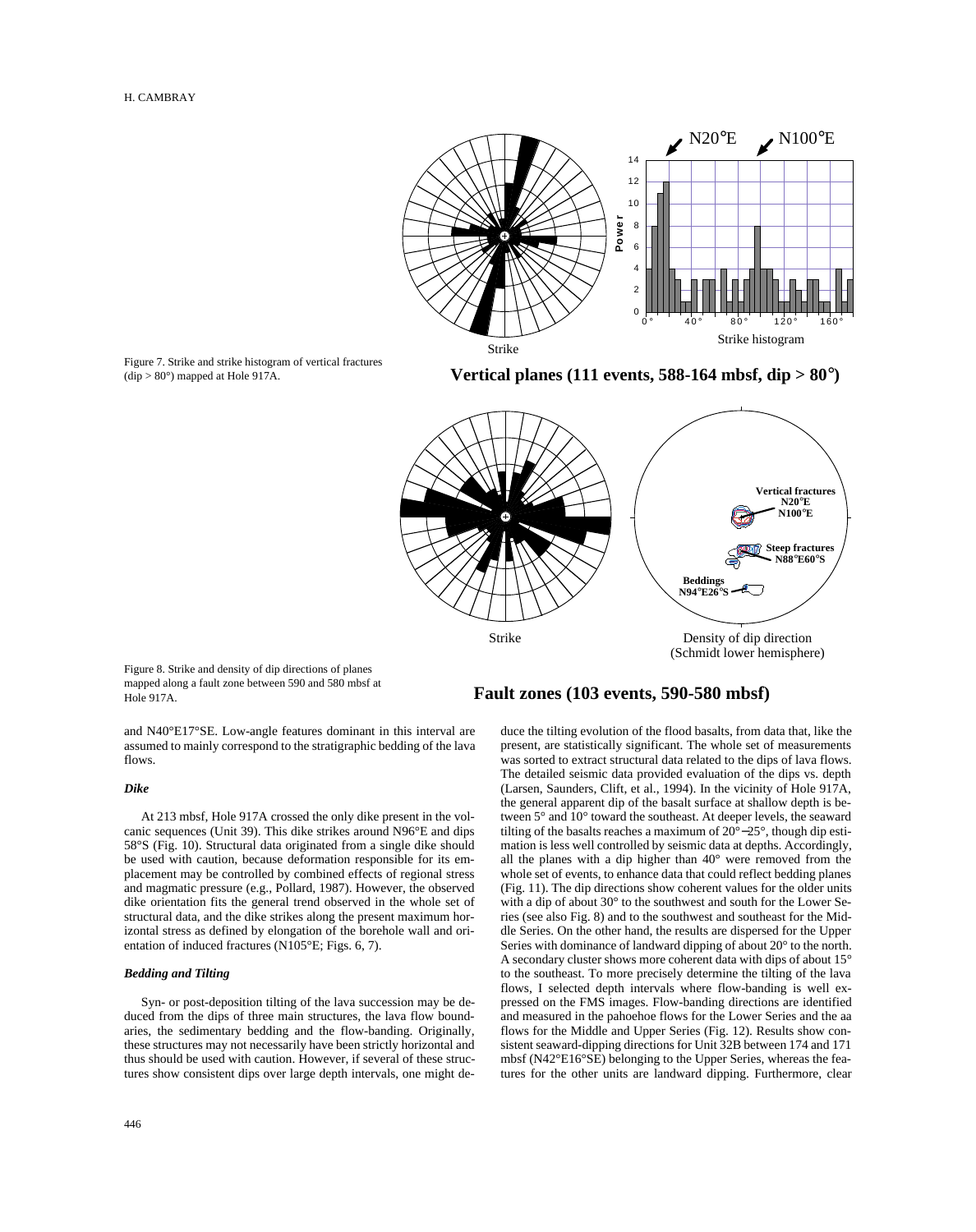

**Lower Series (4215 events, 588-380 mbsf)**

Figure 9. Strike and density of dip directions of planes mapped at Hole 917A sorted vs. the lithostratigraphic formations.

landward dip is measured from the sandstone level located between the Middle and the Upper Series (Fig. 12).

#### *Fractures*

Except for the scattered features observed in the Upper Series, the logged interval is characterized by the predominance of steep events with a dip azimuth concentrated in the southeast quadrant. Comparing with the core, these steep planes might be associated with the steep fractures filled with secondary minerals and observed throughout the lava pile (Larsen, Saunders, Clift, et al., 1994). Interestingly, the strike of fractures points out a slight clockwise rotation with increasing depth (Fig. 9). To further examine this trend, I identified depth intervals where fracturing is particularly well expressed on the FMS electrical images. These selected intervals mostly correspond to the massive lower part of thick flows. In the upper part of the flows, occurrences of vesicles and alteration generally overprint the electrical signals related to fractures and identification is less reliable. There is some variability in fracture orientation and dip with depth (Fig. 13). Dip azimuth is dominantly to the south in the Lower Series (see also Fig. 8), but shows some trends to the southeast in the Middle Series. These patterns of variation in fracture orientation with depth are consistent with those observed for the bedding orientation. A possible explanation could be a rotation of the tilting axis during the deposition of the basaltic flows pile. The dip angle is steep in all the fracture zones and shows a slight increase of about 5° to 8° in the Middle Series vs. the Lower Series. This difference in dip could be interpreted as due to tilting of the lava piles. Assuming that the dip of fracture was originally steeper, one might suppose that the tilting is more severe for the older lava flows of the Lower Series compared to the more recent ones (i.e., the tilting event began before deposition of the flood basalts was completed).

A key point concerns the potential origin of these steep fractures. They might be fracturing from extension of the margin or tilted columnar cooling joints. The structure of subaerial basaltic flows is commonly marked by columnar jointing formed by thermal retraction during cooling of lava. Cooling cracks often propagate inward and divide the rocks into prismatic columns (Budkewitsch and Robin, 1994). Shape of the prisms is close to polygonal pattern depending on several factors, such as nature and thickness of the flow, intensity and direction of the thermal gradient, presence of meteoric water during cooling. Field observations show a well expressed prismatic frame at the bottom of the flows and coarser patterns at the top (Hardee, 1980). Consequently, a possible source of fracturing might be cooling deformation. The structural results and especially orientation of the steep fractures do not confirm this hypothesis (Fig. 9). An original subvertical fracturing should show north-northwest dip with the subsequent south-southeast tilting. Furthermore, this fracturing should have affected at least one third of each lava flow with a regular distribution of cracks. This particular pattern was not observed either on cores or on the FMS images. The apparent absence of cooling fractures at this hole suggests that the lava flows were not thick enough to develop such columnar jointing. Even within the thickest flow (Unit 52, 327− 275 mbsf), no evidence allows us to identify cooling fracture from structural data (Fig. 13) or from observations of cores and FMS electrical images.

These steep seaward-dipping planes therefore may have a tectonic origin possibly due to extension. However, the structural analysis of the borehole images does not show any direct evidence of the main, landward-dipping faults (Fig. 1). Apparently these main faults primarily affected the flood basalt out of the logged interval (e.g., at 628− 629 mbsf as observed in the cores), whereas above 588 mbsf, the FMS images only recorded a possible indirect consequence. Thus, the seaward-dipping steep fractures may represent an antithetical fracturing associated with the movements along these deep faults. The Upper Series is only slightly affected by this steep fracturing (not well defined secondary cluster at N30°E70°SE; Fig. 9) and is steeper compared to the Lower and Middle Series. The top of flood basalts is, however, clearly cut by the fault (Fig. 1). As a consequence, we may assume that the main extensional component that controlled this antithetical fracturing was mainly active before the setting of the Upper Series. Furthermore, a noticeable counterclockwise rotation of the structure was observed from the Lower to the Middle Series, which especially concerns the steep seaward-dipping fractures with an average dip switching from the south to the southeast. Such feature also suggests change in the main direction of extension during the setting of the flood basalts.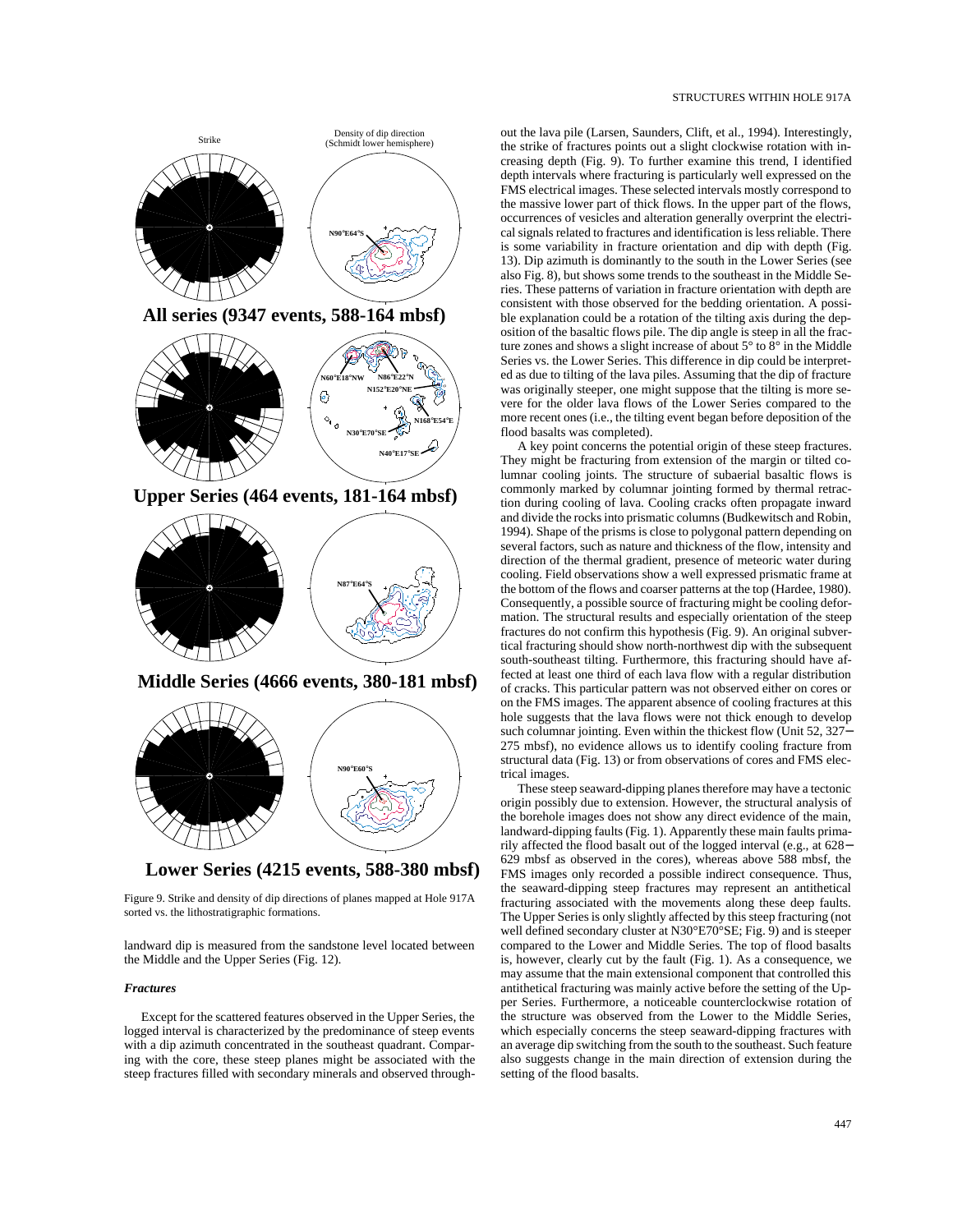

Figure 10. Strike and density of dip directions of four planes corresponding to the dike crossed at Hole 917A at 213−212 mbsf (Unit 39).

# **Dike (Unit 39, 4 events, 213-212 mbsf)**



Figure 11. Density of dip directions of moderately dipping planes (dip < 40°) mapped at Hole 917A sorted vs. the lithostratigraphic formations.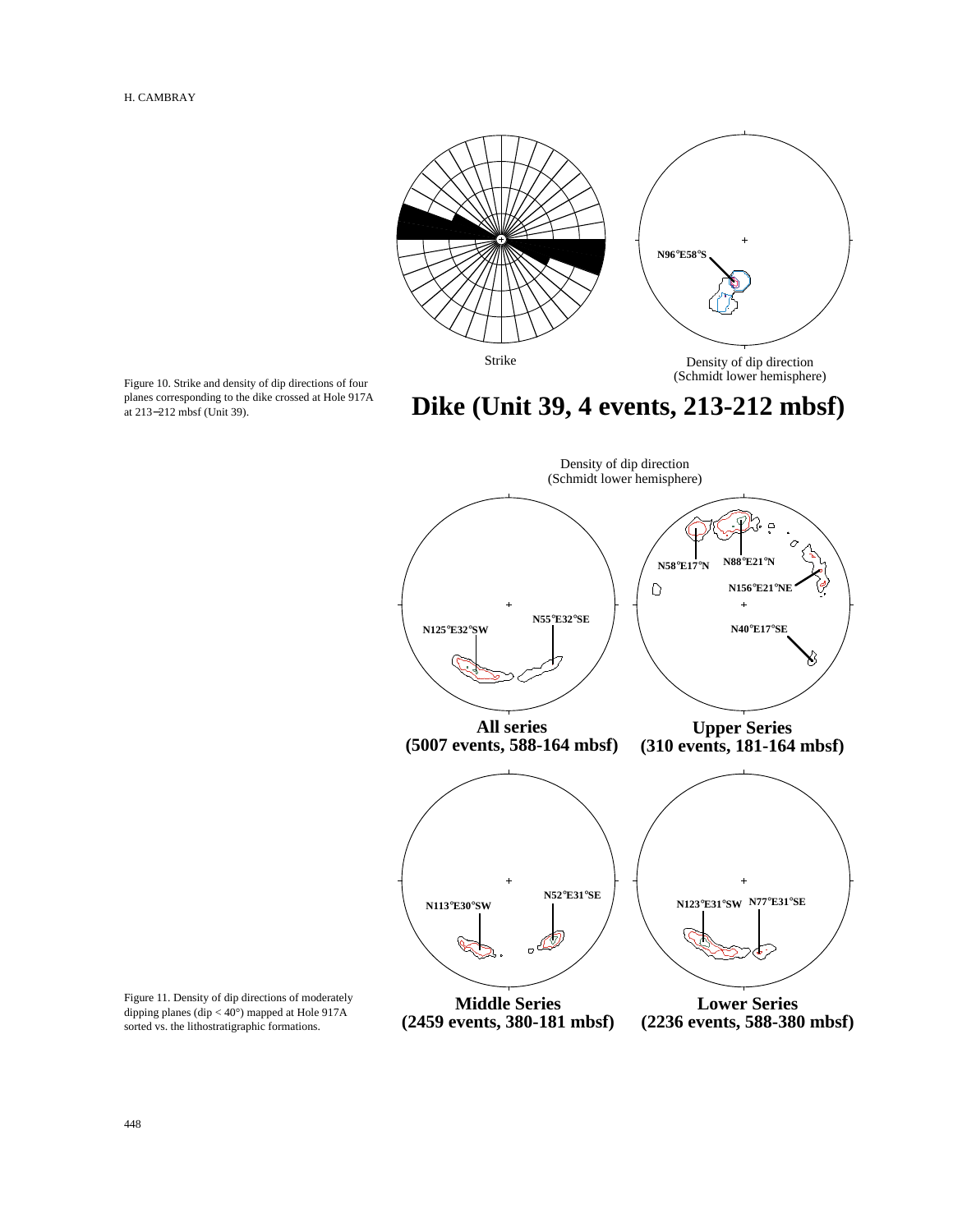

#### **DISCUSSION**

The landward- and shallow-dipping features observed mainly in the Upper Series are difficult to reconcile with the quite clear seismic image of these. However, the number of planar events mapped for the Upper Series is relatively small (10 times smaller when compared with the Lower and Middle Series), and results may not be statistically reliable. Also, differences in the nature of the lava flows (aa flows dominate in the older units, whereas pahoehoe flows are dominant in the Upper Series; Larsen, Saunders, Clift, et al., 1994) may have contributed to the marked difference in dip attitudes. One may suppose that the larger thickness and possibly the structure of the aa flows is more adequate to record the tilting of the SDRS (i.e., internal flow structures originally were close to horizontal). This may not have been the case for the thinner pahoehoe flows of the Upper Series, and secondary processes (e.g., lava tube formation, lava channeling, and pressure ridges) may have disrupted the lava bedding (Fig. 12).

The structural study performed from the FMS images at Hole 917A allows me to propose a model for the tectonic evolution of the flood basalts. Given the paleomagnetic data (Larsen, Saunders, Clift, et al., 1994) and the radiometric ages (Sinton and Duncan, this volume), the Paleocene lava pile recovered at Hole 917A accumulated during a period of no more than about 5−6 m.y. and possibly less. During this period, extension is supposed to have taken place as eviFigure 12. Density of dip directions of planes within selected intervals of flow-banding and sediment beds within Hole 917A.

denced by the antithetical fracturing in the Lower and Middle Series and by the tilting of the volcanic sequences. Furthermore, the data show a slight progressive rotation of the strike of the steep seawarddipping fractures from the Lower Series to the Middle Series, suggesting a two-component tilting model: an initial 10°−15° tilting of the Lower and Middle Series along a west-east axis followed by a 10°−15° tilting of the whole volcanic sequences along a northeastsouthwest axis. This model is consistent with the lower dip of lava flows (15° seaward) and the near absence of steep fractures related to the active faulting in the Upper Series. One may consequently suggest that the major extensional episode took place during and just after the setting of the Lower and Middle Series and was followed by a shift in stress regime toward orthogonal extension around the developing oceanic rift. The slight rotation observed in the strike of steep fractures may be the result of the two-step tilting, but a component of strike-slip movements and crustal rotation is also possible.

The structural development indicated by the FMS data may be interpreted as follows. During and just after the deposition of the Lower and Middle Series, a north-south extension is responsible for normal faulting associated with antithetical fracturing, and associated crustal thinning induced a tilting of the flows toward the south. A shift of the extensional direction is assumed to occur after the deposition of the Middle Series. This new configuration induced seaward tilting of the whole volcanic pile toward the southeast. It seems that a clear differ-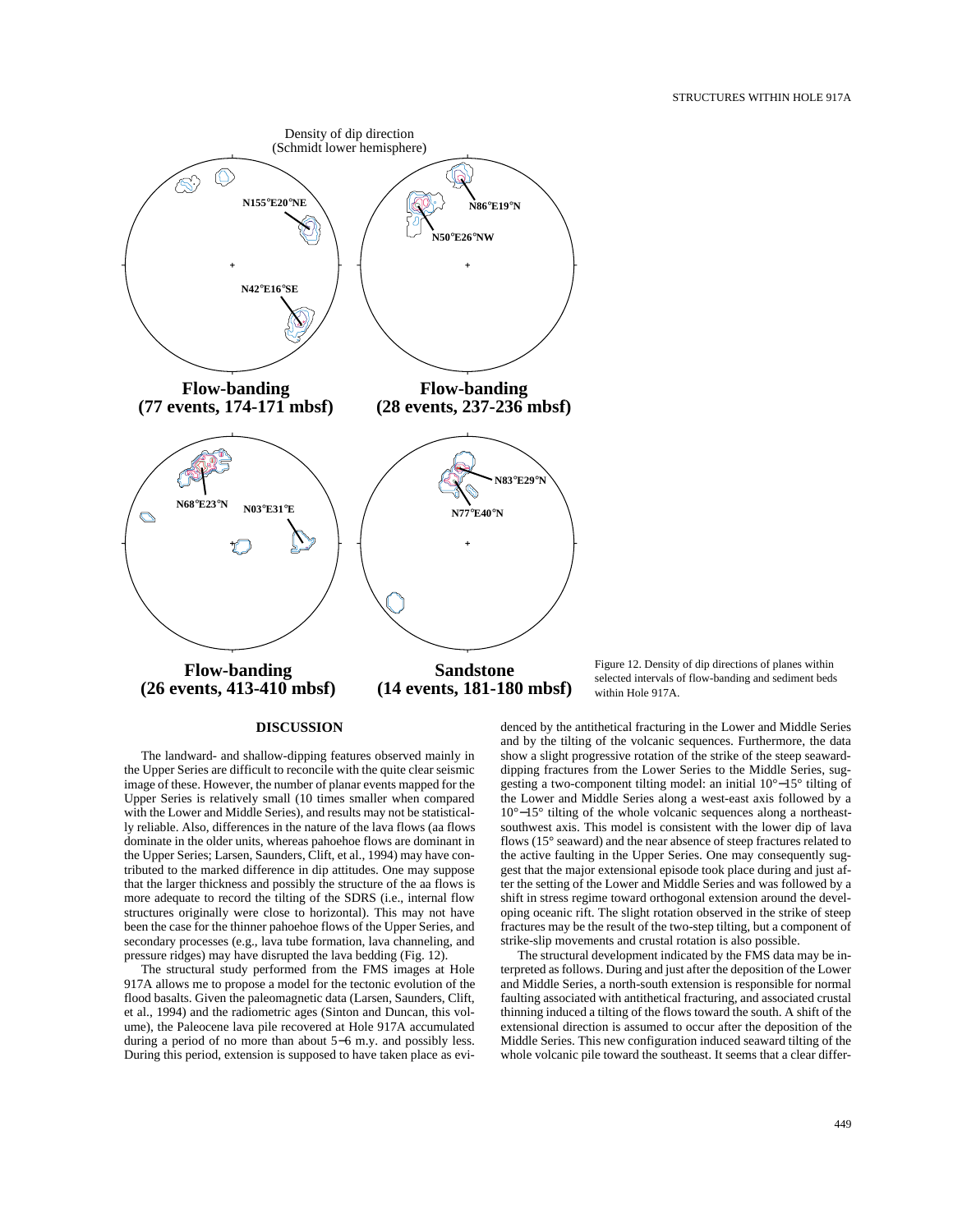

Figure 13. Density of dip directions of selected fracture zones at Hole 917A.

ence exists between the structural data of the Upper Series and those of the older series. One therefore suggests that a tectonic unconformity is located at the boundary between the Middle and the Upper Series. This interval, associated with a thin sediment layer, also marks a change from magmatic products having a residence time in, and reaction with, the continental crust, to noncontaminated Icelandic type magmatism (Fitton et al., Chap. 28, this volume). As a consequence, this boundary is assumed to correspond to the final breakup both in tectonic and magmatic senses.

### **CONCLUSION**

The detailed analysis of FMS borehole imagery recorded in Hole 917A has yielded a precise description of the fracture pattern within 425 m of drilled lavas and outlines the tilting history of the oldest and most landward part of the basalts within the southeast Greenland SDRS. Both fracture pattern and tilting history favor north-south extension during the formation of the Lower and Middle Series lavas followed by a shift to northwest-southeast extension in the Upper Series lavas. Consequently, a major tectonic change is identified and supports the fundamental nature of boundary between the Middle and Upper Series lavas.

# **ACKNOWLEDGMENTS**

We would like to thank Schlumberger Paris for making available at academic rates the FMS processing and analysis software. This work was supported by the "Marine Geosciences" ODP support program of CNRS in France. Many thanks are due to Dr. Philippe Pezard and to Pascal Corotti for constructive comments, and special mention to Dr. Bernard Legall for our discussions during the "Survival Cruise." The critical and careful review from Dr. Hans Christian Larsen and Dr. Sverre Planke greatly improved the content of this manuscript.

#### **REFERENCES**

- Agrinier, P., and Agrinier, B., 1994. A propos de la connaissance de la profondeur à laquelle vos énchantillons sont collectés dans les forages. *C. R. Acad. Sci., Ser. 2.,* 318:1615−1622.
- Bell, J.S., and Gough, D.I., 1979. Northeast-southwest compressive stress in Alberta: evidence from oil wells. *Earth Planet. Sci. Lett.,* 45:475−482.
- Budkewitsch, P., and Robin, P.Y., 1994. Modelling the evolution of columnar joints. *J. Volcanol. Geotherm. Res.,* 59:219−239.
- Demant, A., Cambray, H., Vandamme, D., and Leg 152 Shipboard Scientific Party, 1995. Lithostratigraphy of the volcanic sequences at Hole 917A,